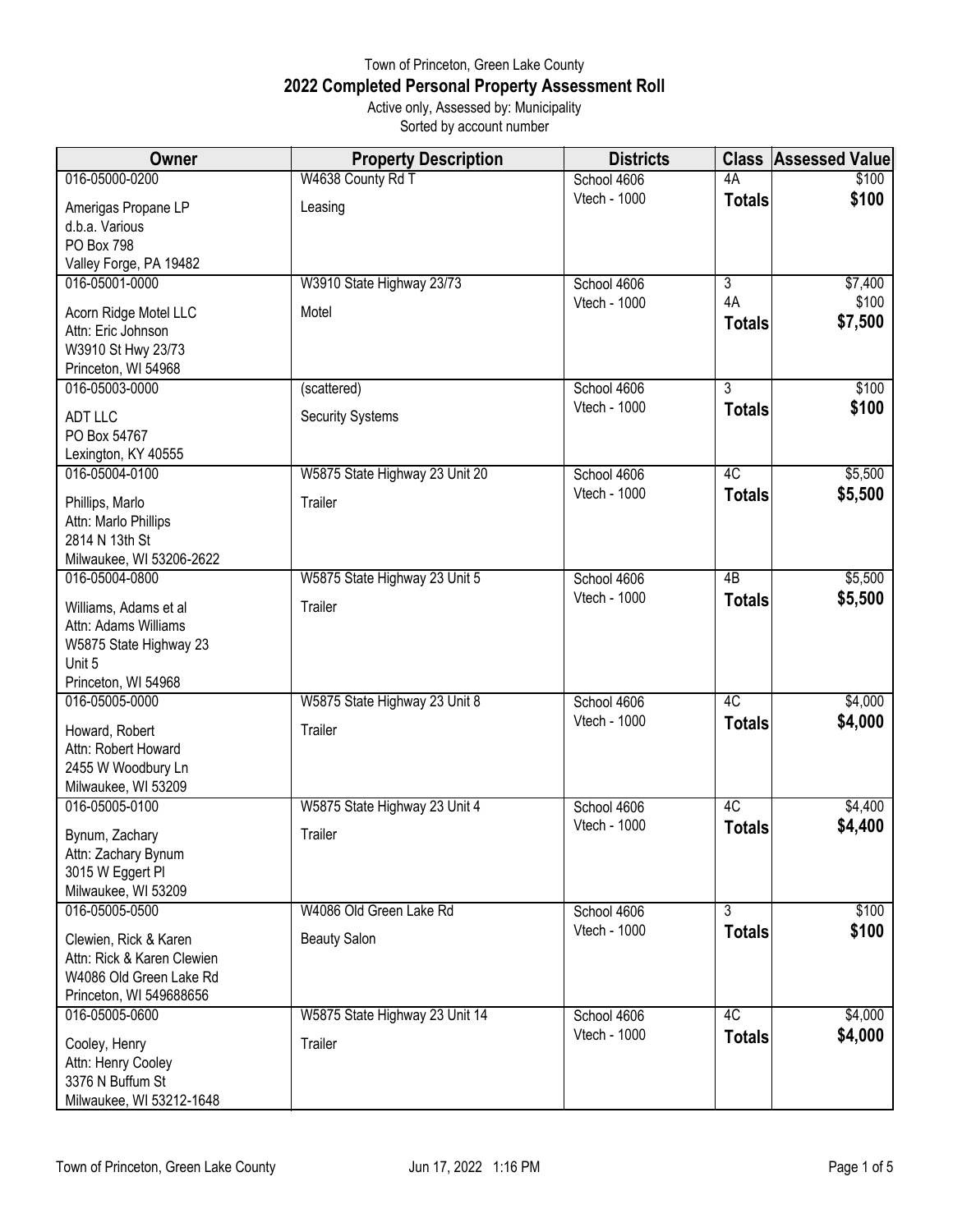| Owner                                                                                              | <b>Property Description</b>    | <b>Districts</b>            | <b>Class</b>   | <b>Assessed Value</b> |
|----------------------------------------------------------------------------------------------------|--------------------------------|-----------------------------|----------------|-----------------------|
| 016-05008-0600                                                                                     | W5875 State Highway 23 Unit 12 | School 4606                 | 4C             | \$4,500               |
| Cooley, Henry<br>Attn: Henry Cooley<br>3376 N Buffum St<br>Milwaukee, WI 53212-1648                | Trailer                        | Vtech - 1000                | <b>Totals</b>  | \$4,500               |
| 016-05008-0620                                                                                     | N4925 State Highway 73         | School 4606                 | 1              | \$57,400              |
| Cove Marine LLC<br>N4925 State Rd 73                                                               | Sales & Service                | Vtech - 1000                | 3<br>4A        | \$8,200<br>\$9,900    |
| Princeton, WI 54968-8642                                                                           | <b>DOOMAGE ASSESSMENT</b>      |                             | <b>Totals</b>  | \$75,500              |
| 016-05008-0650                                                                                     | (scattered)                    | School 4606                 | 4A             | \$4,400               |
| <b>DISH Network LLC</b><br>PO Box 6623<br>Englewood, CO 80155                                      | Satellite TV                   | Vtech - 1000                | <b>Totals</b>  | \$4,400               |
| 016-05008-0675                                                                                     | (scattered)                    | School 2310                 | $\overline{3}$ | \$3,100               |
| DirecTV, LLC<br>d.b.a. DirecTV, LLC<br>Attn: Property Tax Dept<br>PO Box 2789<br>Addison, TX 75001 |                                | Vtech - 1000                | <b>Totals</b>  | \$3,100               |
| 016-05009-0500                                                                                     | W5875 State Highway 23 Unit 15 | School 4606                 | 4C             | \$5,900               |
| Cooley, Henry<br>Attn: Henry Cooley<br>3376 Buffum St<br>Milwaukee, WI 53212                       | Trailer                        | Vtech - 1000                | <b>Totals</b>  | \$5,900               |
| 016-05009-0600                                                                                     | W5875 State Highway 23 Unit 19 | School 4606                 | 4C             | \$3,000               |
| Eaton, John<br>Attn: John Eaton<br>10330 W Juniper St<br>Milwaukee, WI 53224                       | Trailer                        | Vtech - 1000                | <b>Totals</b>  | \$3,000               |
| 016-05009-0700                                                                                     | W5875 State Highway 23 Unit 2  | School 4606                 | 4C             | \$3,000               |
| Flinn, Daniel<br>9035 W Palmetto Ct<br>Milwaukee, WI 53225                                         | Trailer                        | <b>Vtech - 1000</b>         | <b>Totals</b>  | \$3,000               |
| 016-05009-0800                                                                                     | W4611 State Highway 23/73      | School 4606                 | $\overline{3}$ | \$200                 |
| Fox River Auto Sales<br>Attn: Michael Yasick<br>W4611 State Hwy 23/73<br>Princeton, WI 54968       | <b>Auto Sales</b>              | Vtech - 1000                | <b>Totals</b>  | \$200                 |
| 016-05012-0000                                                                                     | W4517 County Rd P              | School 4606                 | $\overline{3}$ | \$200                 |
| Gneiser, Gary<br>d.b.a. Gneiser Construction Ltd<br>W4517 Cty Rd P<br>Princeton, WI 549688878      | Contractor                     | Vtech - 1000                | <b>Totals</b>  | \$200                 |
| 016-05012-0300                                                                                     | W4111 Lakeshore Dr             | Sanitary 7020               | $\overline{3}$ | \$2,700               |
| Grayhawk Leasing LLC<br>1412 Main St Ste 1500<br>Dallas, TX 75202                                  | Leasing                        | School 4606<br>Vtech - 1000 | <b>Totals</b>  | \$2,700               |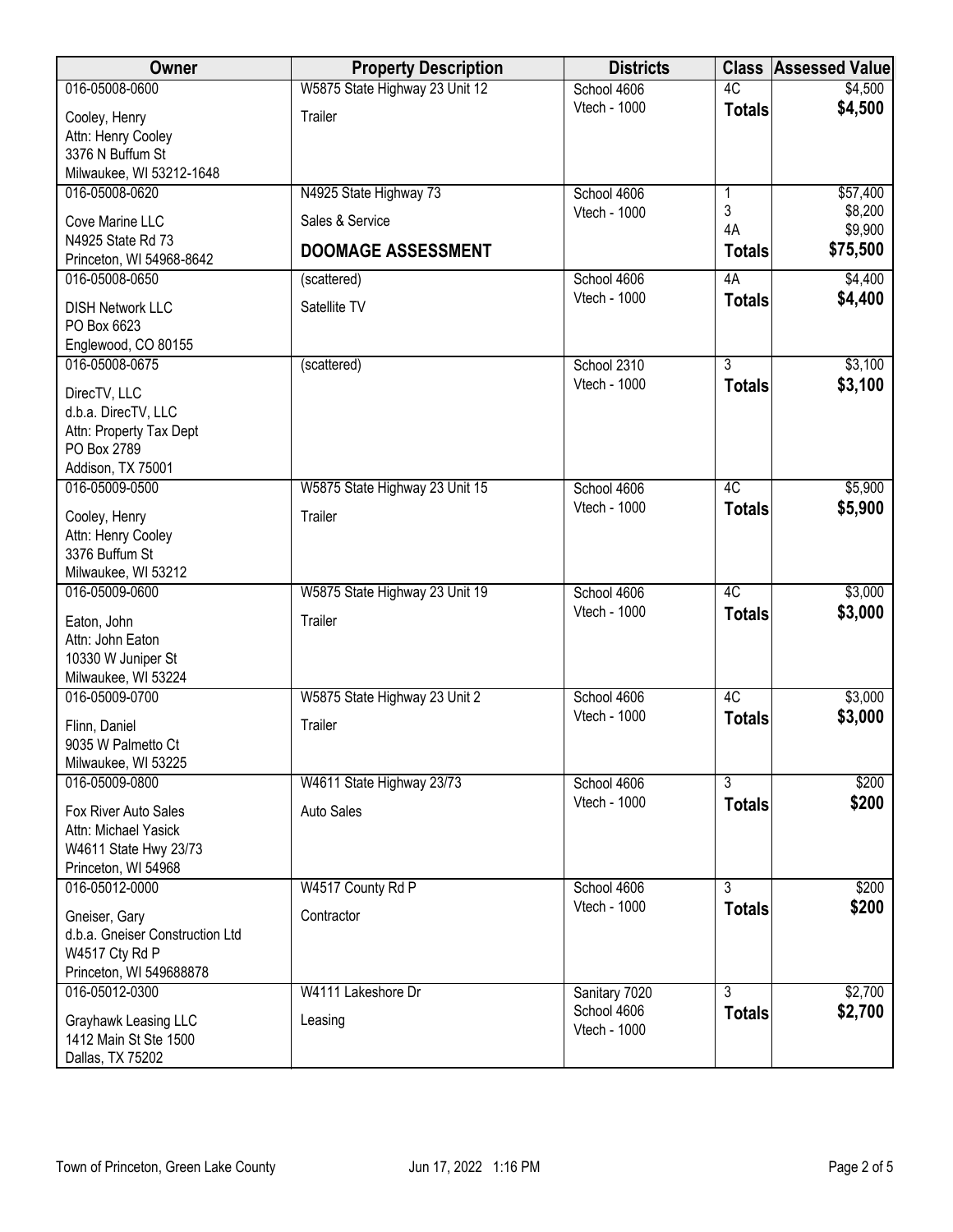| Owner                                                                                     | <b>Property Description</b>    | <b>Districts</b> | <b>Class</b>        | <b>Assessed Value</b> |
|-------------------------------------------------------------------------------------------|--------------------------------|------------------|---------------------|-----------------------|
| 016-05012-0600                                                                            | N7268 County Rd D              | School 4606      | 4A                  | \$200                 |
| Green Lake Lawn & Snow Inc<br>PO Box 3                                                    | Lawn Care                      | Vtech - 1000     | <b>Totals</b>       | \$200                 |
| Princeton, WI 54968                                                                       |                                |                  |                     |                       |
| 016-05015-0000                                                                            | W5875 State Highway 23 Unit 11 | School 4606      | 4C                  | \$8,000               |
| Hart, Sr., Jimmy<br>Attn: Jimmy Hart, Sr<br>1315 W Capital Dr                             | Trailer                        | Vtech - 1000     | <b>Totals</b>       | \$8,000               |
| Milwaukee, WI 53206                                                                       |                                |                  |                     |                       |
| 016-05019-0000                                                                            | W5875 State Highway 23 Unit 18 | School 4606      | 4C                  | \$8,200               |
| Joplin, Howard<br>Attn: Howard Joplin<br>11226 W Appleton Ave<br>Milwaukee, WI 53225-1233 | Trailer                        | Vtech - 1000     | <b>Totals</b>       | \$8,200               |
| 016-05022-0000                                                                            |                                | School 4606      | 4C                  | \$1,000               |
| Kincaid, William<br>Attn: William Kincaid<br>17998 Kappa Rd<br>Lexington, IL 61753        | Mobile Home                    | Vtech - 1000     | <b>Totals</b>       | \$1,000               |
| 016-05024-0600                                                                            | State Highway 23/73            | School 4606      | 4A                  | \$8,900               |
| Lamar Advertising of Janesville                                                           | <b>Outdoor Advertising</b>     | Vtech - 1000     | <b>Totals</b>       | \$8,900               |
| PO Box 66338<br>Baton Rouge, LA 70896                                                     | <b>DOOMAGE ASSESSMENT</b>      |                  |                     |                       |
| 016-05025-0000                                                                            | W3981 County Rd T              | School 4606      | $\overline{3}$      | \$500                 |
| Luke Ladwig Plumbing LLC<br>W3981 County Rd T<br>Princeton, WI 54968                      | Plumbing                       | Vtech - 1000     | 4A<br><b>Totals</b> | \$0<br>\$500          |
| 016-05031-0000                                                                            | N6504 State Highway 73         | School 4606      | 3                   | \$46,300              |
| Mashuda Contractors Inc<br>Attn: Kelly Neubauer                                           | Road Construction              | Vtech - 1000     | 4A<br><b>Totals</b> | \$24,200<br>\$70,500  |
| PO Box 16                                                                                 | <b>DOOMAGE ASSESSMENT</b>      |                  |                     |                       |
| Princeton, WI 54968                                                                       |                                |                  |                     |                       |
| 016-05031-0500                                                                            | N4476 Maple Ln                 | School 4606      | 4C                  | \$2,000               |
| Menken Jeff<br>Attn: Barb Menken<br>3003 E Washington<br>Bloomington, IL 61701            | Mobile Home                    | Vtech - 1000     | <b>Totals</b>       | \$2,000               |
| 016-05032-0000                                                                            | N4476 Maple Ln                 | School 4606      | 4C                  | \$2,100               |
| Miller, R.W.<br>Attn: R. W. Miller<br>39491 E 2250 N Rd<br>Cropsey, IL 61731              | Mobile Home                    | Vtech - 1000     | <b>Totals</b>       | \$2,100               |
| 016-05033-0000                                                                            | W5875 State Highway 23 Unit 3  | School 4606      | 4C                  | \$4,500               |
| Jenkins, Frank<br>Attn: Frank Jenkins<br>5650 W Jolleno Ln<br>Brown Deer, WI 53223        | Trailer                        | Vtech - 1000     | <b>Totals</b>       | \$4,500               |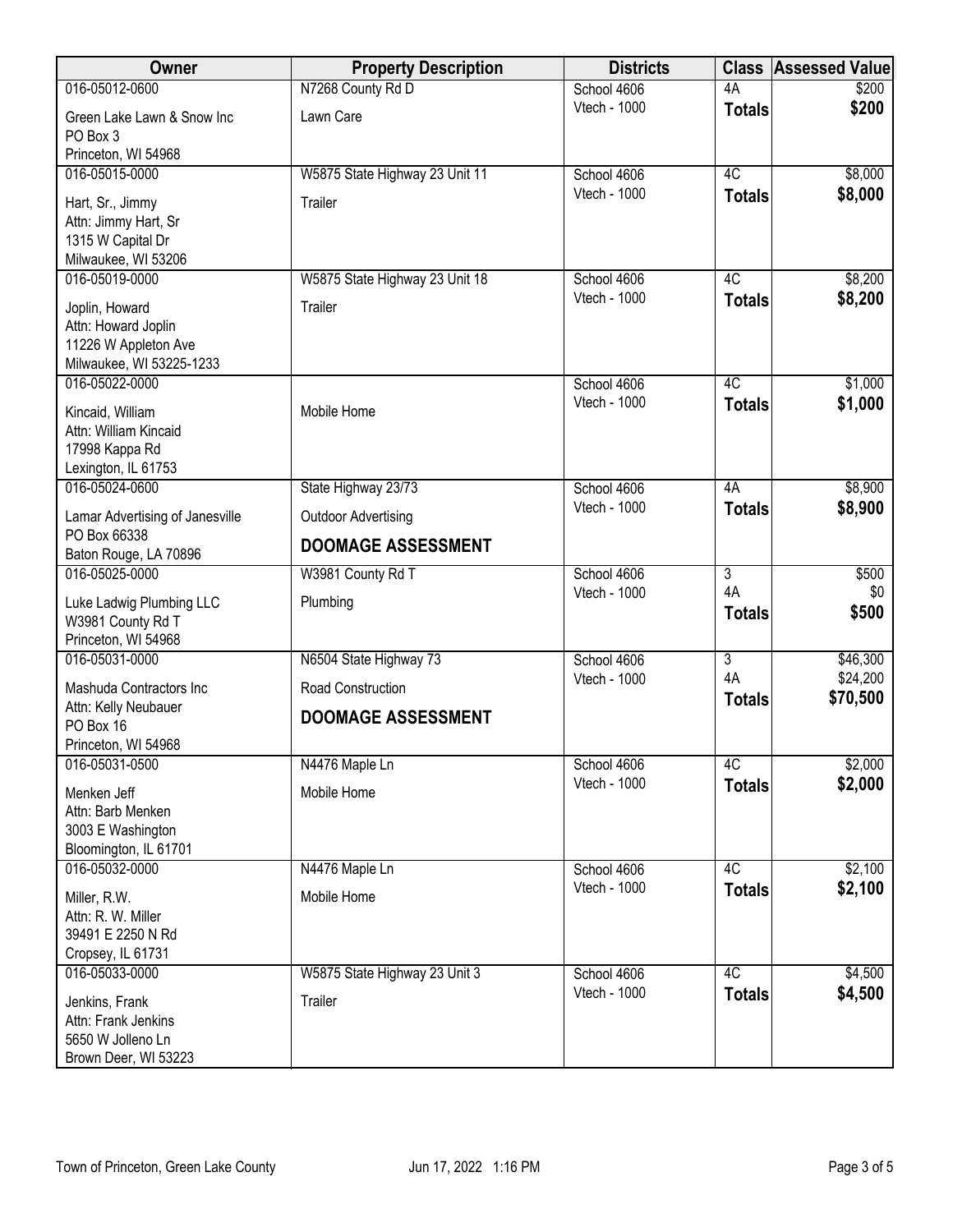| Owner                                                                                                                         | <b>Property Description</b>    | <b>Districts</b>            | <b>Class</b>        | <b>Assessed Value</b> |
|-------------------------------------------------------------------------------------------------------------------------------|--------------------------------|-----------------------------|---------------------|-----------------------|
| 016-05033-0500                                                                                                                | N4476 Maple Ln                 | School 4606                 | 4C                  | \$3,200               |
| Mills, William<br>Attn: William Mills<br>5802 W Farmington Rd                                                                 | Mobile Home                    | Vtech - 1000                | <b>Totals</b>       | \$3,200               |
| Peoria, IL 61604                                                                                                              |                                |                             |                     |                       |
| 016-05034-0000                                                                                                                | W5875 State Highway 23 Unit 9  | School 4606                 | 4C                  | \$5,200               |
| Williams, Melvin<br>4452 N 66th St<br>Milwaukee, WI 53218                                                                     | Trailer                        | Vtech - 1000                | <b>Totals</b>       | \$5,200               |
| 016-05035-0500                                                                                                                | W5875 State Highway 23 Unit 16 | School 4606                 | 4C                  | \$6,500               |
| Momon, Elvin<br>Attn: Elvin Momon<br>8961 Palmetto Ct<br>Milwaukee, WI 53225                                                  | Trailer                        | Vtech - 1000                | <b>Totals</b>       | \$6,500               |
| 016-05036-0000                                                                                                                | W3886 County Rd T              | School 4606                 | $\overline{3}$      | \$9,800               |
| Norton Dry Dock Acquistion Co<br>W3886 Cty Rd T<br>Princeton, WI 54968                                                        | Sales & Service                | Vtech - 1000                | 4A<br><b>Totals</b> | \$400<br>\$10,200     |
| 016-05036-0400                                                                                                                | N4111 Lakeshore Dr             | Sanitary 7020               | $\overline{3}$      | \$1,900               |
| NuCO2 Supply, LLC<br>Attn: Tax Dept<br>10 Riverview Dr                                                                        | Leasing                        | School 4606<br>Vtech - 1000 | <b>Totals</b>       | \$1,900               |
| Danbury, CT 06810<br>016-05036-0602                                                                                           | N6504 State Highway 73         | School 4606                 | $\overline{3}$      | \$2,100               |
| Pitney Bowes Global Financial Svcs, LL<br>Attn: Westshore Corporate Center<br>600 N Westshore Blvd Ste 810<br>Tampa, FL 33609 | Leasing                        | Vtech - 1000                | <b>Totals</b>       | \$2,100               |
| 016-05040-0500                                                                                                                | Progressive Rod & Gu           | School 4606                 | 4C                  | \$285,800             |
| Progressive Rod & Gun Club<br>Attn: Treasurer<br>PO Box 288940<br>Chicago, IL 60628                                           | Prog R & G Mobile Homes        | <b>Vtech - 1000</b>         | <b>Totals</b>       | \$285,800             |
| 016-05041-0000                                                                                                                | N4111 Lakeshore Dr             | Sanitary 7020               | $\overline{3}$      | \$13,300              |
| Sondalle, Randall & Constance<br>d.b.a. Reilly's Pub<br>N4111 S Lakeshore Dr<br>Markesan, WI 53947                            | Bar & Grill                    | School 4606<br>Vtech - 1000 | 4A<br><b>Totals</b> | \$400<br>\$13,700     |
| 016-05041-0700                                                                                                                | W5875 State Highway 23 Unit 6  | School 4606                 | 4C                  | \$1,000               |
| Rhodes, Bill F<br>Attn: Bill F Rhodes<br>5008 N 68th St<br>Milwaukee, WI 53218                                                | Trailer                        | Vtech - 1000                | <b>Totals</b>       | \$1,000               |
| 016-05041-0900                                                                                                                | N5655 County Rd T              | School 4606                 | 4A                  | \$74,200              |
| SBA Tower VII, LLC<br>Attn: Tax Dept<br>8051 Congress Ave<br>Boca Raton, FL 334871307                                         | Tower                          | Vtech - 1000                | <b>Totals</b>       | \$74,200              |